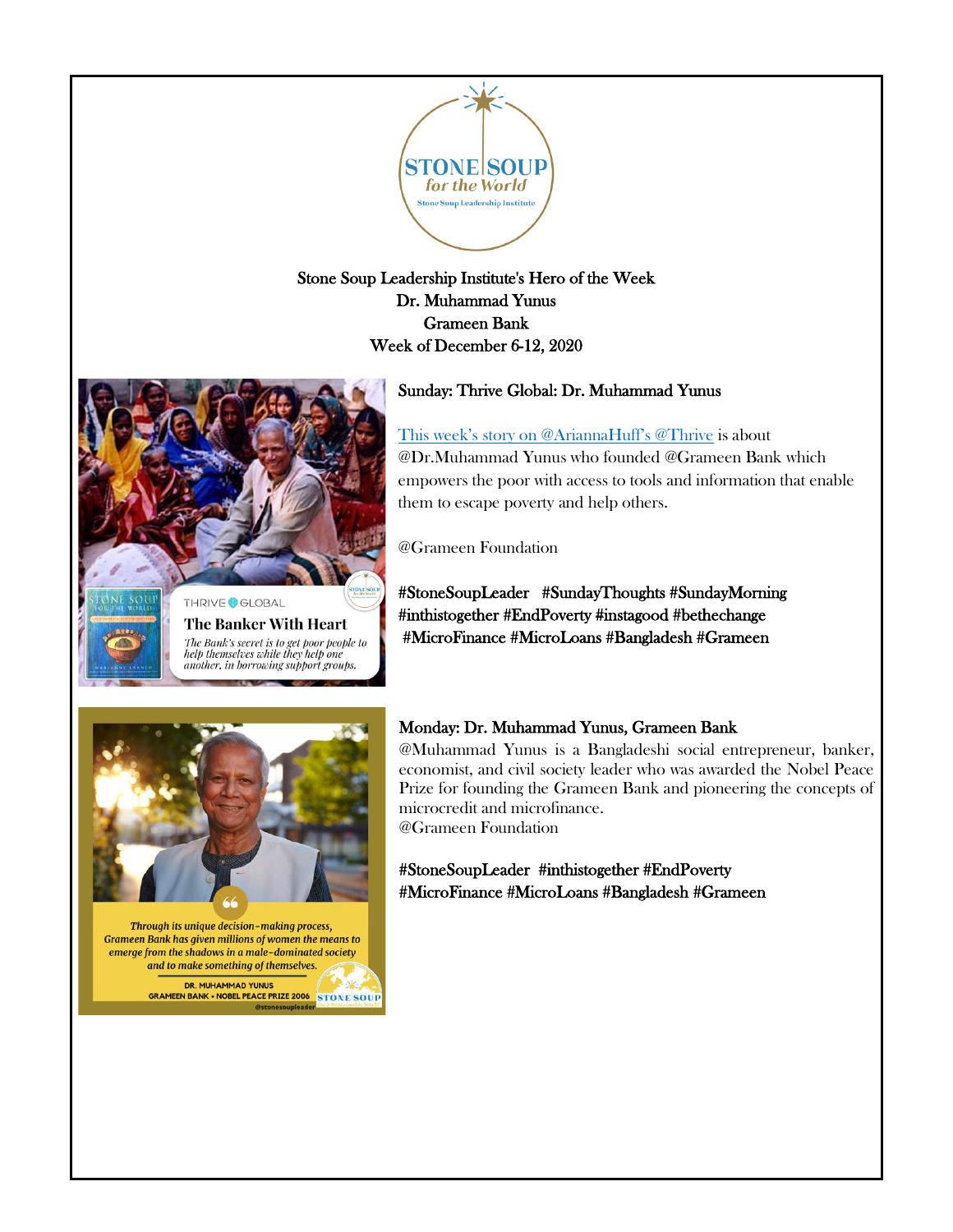

#### Tuesday: Hero Report: Dr. Muhammad Yunus

@GrameenBank founder, Professor @Muhammad Yunus first started by talking with people in the streets and villages of his homeland, Bangladesh where he learned that the root cause of their poverty was the outrageous interest rates they were forced to pay in their desperate attempts to create their own little businesses

"Society has always told the poor they should not be seen nor heard," says Yunus. "Grameen invites them to come together, hold their heads up high."

@Grameen Foundation @Yunus Centre

[Watch Video](https://www.youtube.com/watch?v=O4YDaPZvU10) 

#StoneSoupLeader #EndPoverty #MicroFinance #MicroLoans #Bangladesh #Grameen



Walter Cronkite presents The Institute's Gandhi Award to Dr. Muha nmed Yunus, Grameen Bank ce Prize 2006 Nobel Pea

Much like Gandhi's Salt March, which freed India's poor, your microcredit movement is freeing the world's poor so we can all work together to build a more peaceful world.

> Mahatma Gandhi's Grandson **Arun Gandhi**<br>November 2, 2002

## Wednesday: Dr. Muhammad Yunus Receives Gandhi Award from the Institute

In 2002, the Stone Soup Leadership Institute awarded its first Mahatma Gandhi award to Professor Muhammad Yunus for his pioneering work with microfinance and microloans through @Grameen Bank. Dr. Yunus later went on to win the Nobel Peace Prize in 2006. Today, through his Yunus Centre, Dr. Yunus has called upon world leaders to declare #COVID-19 Vaccines as a global common good. 113 World Leaders including 19 Nobel Laureates, 36 former Chief of State and Governments, Political Leaders, Artistes, International NGOs and Institutions have signed the appeal. @Grameen Foundation @Yunus Centre

### #StoneSoupLeader [#AVAAZ](https://www.facebook.com/hashtag/avaaz?__eep__=6&__cft__%5b0%5d=AZUTNKwehZURrdB-cwFq0z3ACCf50RlFAvJVYu5QCOOkkYliGzyDHlyVfiLEzat6GyiGDcgSTVItRKw7IikWPuApnDYrc3dADckztKe9sIPofEPkOpEcUBvqpHGyUDLU-9G9naIfC1u2meUEIfrgrrwv&__tn__=*NK-R)

[#makecovid19vaccinesglobalcommongood](https://www.facebook.com/hashtag/makecovid19vaccinesglobalcommongood?__eep__=6&__cft__%5b0%5d=AZUTNKwehZURrdB-cwFq0z3ACCf50RlFAvJVYu5QCOOkkYliGzyDHlyVfiLEzat6GyiGDcgSTVItRKw7IikWPuApnDYrc3dADckztKe9sIPofEPkOpEcUBvqpHGyUDLU-9G9naIfC1u2meUEIfrgrrwv&__tn__=*NK-R) [#vaccinecommongood](https://www.facebook.com/hashtag/vaccinecommongood?__eep__=6&__cft__%5b0%5d=AZUTNKwehZURrdB-cwFq0z3ACCf50RlFAvJVYu5QCOOkkYliGzyDHlyVfiLEzat6GyiGDcgSTVItRKw7IikWPuApnDYrc3dADckztKe9sIPofEPkOpEcUBvqpHGyUDLU-9G9naIfC1u2meUEIfrgrrwv&__tn__=*NK-R) [#PeopleVaccine](https://www.facebook.com/hashtag/peoplevaccine?__eep__=6&__cft__%5b0%5d=AZUTNKwehZURrdB-cwFq0z3ACCf50RlFAvJVYu5QCOOkkYliGzyDHlyVfiLEzat6GyiGDcgSTVItRKw7IikWPuApnDYrc3dADckztKe9sIPofEPkOpEcUBvqpHGyUDLU-9G9naIfC1u2meUEIfrgrrwv&__tn__=*NK-R) [#COVID19vaccines](https://www.facebook.com/hashtag/covid19vaccines?__eep__=6&__cft__%5b0%5d=AZUTNKwehZURrdB-cwFq0z3ACCf50RlFAvJVYu5QCOOkkYliGzyDHlyVfiLEzat6GyiGDcgSTVItRKw7IikWPuApnDYrc3dADckztKe9sIPofEPkOpEcUBvqpHGyUDLU-9G9naIfC1u2meUEIfrgrrwv&__tn__=*NK-R)



# Wednesday: President Bill Clinton Honors Dr. Muhammad Yunus

Former @President Bill Clinton honored Professor Muhammad Yunus when he received the Institute's first Mahatma Gandhi Award in recognition of his work in freeing millions of people all over the world from poverty. Dr. Yunus continues to fight for the protection of ALL vulnerable persons in an appeal to declare #COVID-19 vaccines as a Global Common Good. The signatories include Nobel Laureates and Nobel Laureates Organizations, civil society leaders, and world moral leaders from all over the globe. @Grameen Foundation @Yunus Centre

#StoneSoupLeader [#AVAAZ](https://www.facebook.com/hashtag/avaaz?__eep__=6&__cft__%5b0%5d=AZUTNKwehZURrdB-cwFq0z3ACCf50RlFAvJVYu5QCOOkkYliGzyDHlyVfiLEzat6GyiGDcgSTVItRKw7IikWPuApnDYrc3dADckztKe9sIPofEPkOpEcUBvqpHGyUDLU-9G9naIfC1u2meUEIfrgrrwv&__tn__=*NK-R) [#makecovid19vaccinesglobalcommongood](https://www.facebook.com/hashtag/makecovid19vaccinesglobalcommongood?__eep__=6&__cft__%5b0%5d=AZUTNKwehZURrdB-cwFq0z3ACCf50RlFAvJVYu5QCOOkkYliGzyDHlyVfiLEzat6GyiGDcgSTVItRKw7IikWPuApnDYrc3dADckztKe9sIPofEPkOpEcUBvqpHGyUDLU-9G9naIfC1u2meUEIfrgrrwv&__tn__=*NK-R) [#vaccinecommongood](https://www.facebook.com/hashtag/vaccinecommongood?__eep__=6&__cft__%5b0%5d=AZUTNKwehZURrdB-cwFq0z3ACCf50RlFAvJVYu5QCOOkkYliGzyDHlyVfiLEzat6GyiGDcgSTVItRKw7IikWPuApnDYrc3dADckztKe9sIPofEPkOpEcUBvqpHGyUDLU-9G9naIfC1u2meUEIfrgrrwv&__tn__=*NK-R) [#PeopleVaccine](https://www.facebook.com/hashtag/peoplevaccine?__eep__=6&__cft__%5b0%5d=AZUTNKwehZURrdB-cwFq0z3ACCf50RlFAvJVYu5QCOOkkYliGzyDHlyVfiLEzat6GyiGDcgSTVItRKw7IikWPuApnDYrc3dADckztKe9sIPofEPkOpEcUBvqpHGyUDLU-9G9naIfC1u2meUEIfrgrrwv&__tn__=*NK-R) [#COVID19vaccines](https://www.facebook.com/hashtag/covid19vaccines?__eep__=6&__cft__%5b0%5d=AZUTNKwehZURrdB-cwFq0z3ACCf50RlFAvJVYu5QCOOkkYliGzyDHlyVfiLEzat6GyiGDcgSTVItRKw7IikWPuApnDYrc3dADckztKe9sIPofEPkOpEcUBvqpHGyUDLU-9G9naIfC1u2meUEIfrgrrwv&__tn__=*NK-R)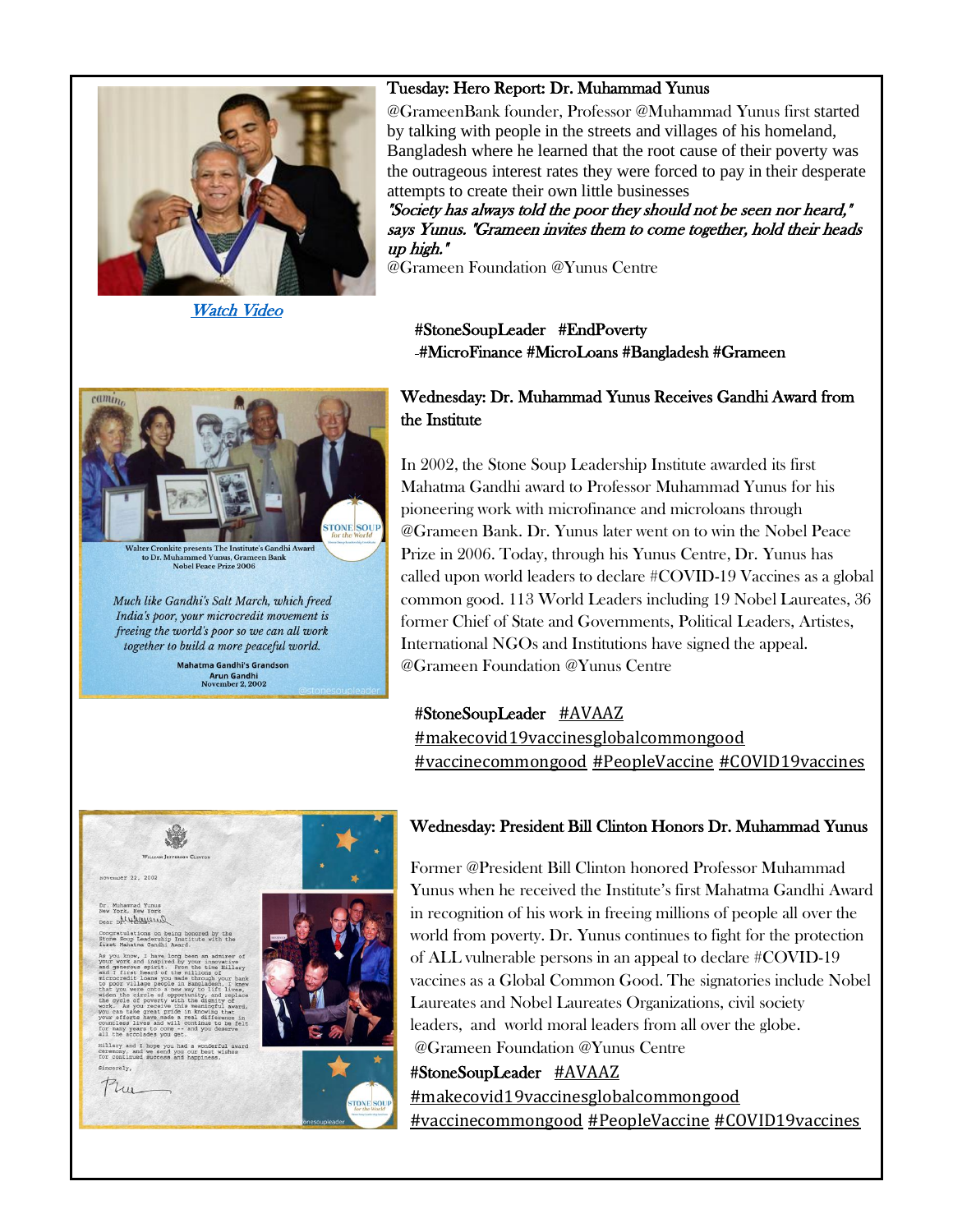

### Wednesday: Marianne Larned and Dr. Yunus

"It was such a joy to be with Dr. Yunus and Walter Cronkite for this special occasion," said @Marianne Larned When they met, they each exclaimed "You are my hero!" @Grameen Foundation @Yunus\_Centre

# #StoneSoupLeader #EndPoverty #MicroFinance #MicroLoans #Bangladesh #Grameen



### Thursday: Honor Roll's Call to Action, Grameen Bank

By establishing Grameen Bank in 1983, Muhammad Yunus sought to realize his vision of self-support for the very poorest people by means of loans on easy terms. The bank has since been a source of inspiration for similar microcredit institutions in over 100 countries.

@Grameen Foundation

#StoneSoupLeader #EndPoverty #MicroFinance #MicroLoans #Bangladesh #Grameen



 Thursday: Honor Roll's Call to Action, Grameen Foundation Grameen Foundation empowers the poor, especially women to create a world without poverty and hunger. The foundation uses digital technology and data to understand poverty and offer empowering tools.

@Grameen Foundation

#StoneSoupLeader #EndPoverty #MicroFinance #MicroLoans #Bangladesh #Grameen